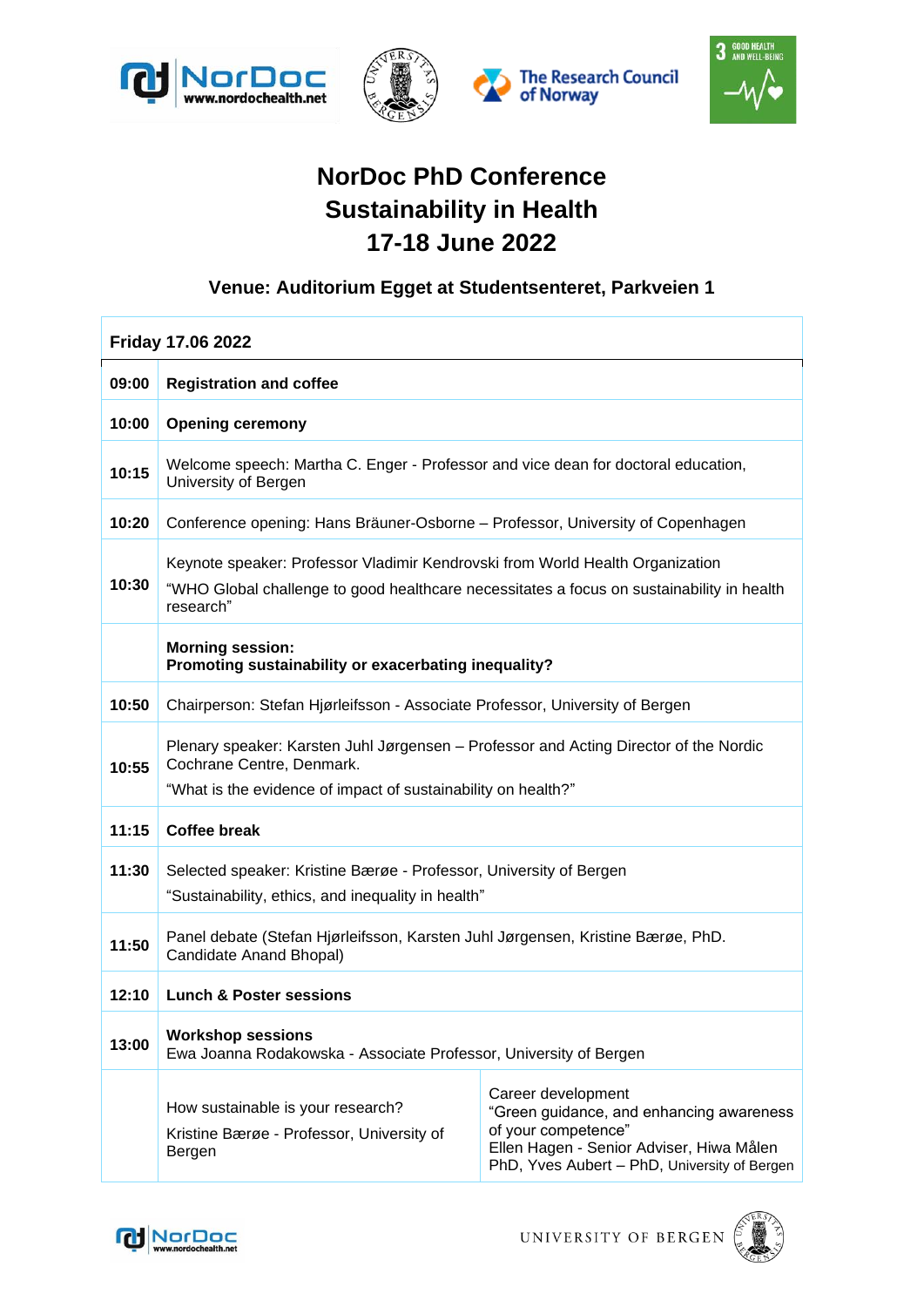







| 15:00 | <b>Coffee break</b>                                                                                                                                                                                                         |  |  |
|-------|-----------------------------------------------------------------------------------------------------------------------------------------------------------------------------------------------------------------------------|--|--|
|       | Afternoon session:<br>Diagnosis, treatment and communication                                                                                                                                                                |  |  |
| 15:15 | Chairperson: Havjin Jacob - PhD, University of Bergen                                                                                                                                                                       |  |  |
| 15:20 | Plenary speaker: Eva Gerdts - Professor, University of Bergen<br>"Cardiac health and gender inequality"                                                                                                                     |  |  |
| 15:40 | Selected speaker: Christoph Trattner - Professor and Director of MediaFutures.<br>"Health literacy in digital times. Media-guided choices in health practices.<br>How to empower the patient's choice"                      |  |  |
| 16:00 | <b>Coffee break</b>                                                                                                                                                                                                         |  |  |
|       | Afternoon session:<br>No sustainability in health research without interdisciplinarity                                                                                                                                      |  |  |
| 16:20 | Chairperson: Stefan Hjørleifsson - Associate Professor, University of Bergen                                                                                                                                                |  |  |
| 16:25 | Plenary speaker: Esperanza Diaz - Professor and Director of Pandemic Center, University<br>of Bergen.<br>"The Pandemic center multidisciplinary research during societal crisis:<br>COVID-19 pandemic and lessons learned"  |  |  |
| 16:45 | Selected speaker: Ingvild Fossgard Sandøy - Professor, University of Bergen<br>"Preventing teenage pregnancies in Zambia - promoting equality,<br>value of multidisciplinary research and lessons learned"                  |  |  |
| 17:05 | Selected speaker: Stephanie Le Hellard - Professor, University of Bergen<br>"Epigenetics and multi-omics interplay with environmental cues in mental disorders:<br>value of multidisciplinary research and lessons learned" |  |  |
| 17:25 | Panel debate (Stefan Hjørleifsson, Esperanza Diaz, Ingvild Fossgard Sandøy, Stephanie<br>Le Hellard, Eva Gerdts, Christoph Trattner)                                                                                        |  |  |
| 17:50 | End of session                                                                                                                                                                                                              |  |  |
| 19:00 | <b>Dinner at Akvariet Bergen</b>                                                                                                                                                                                            |  |  |



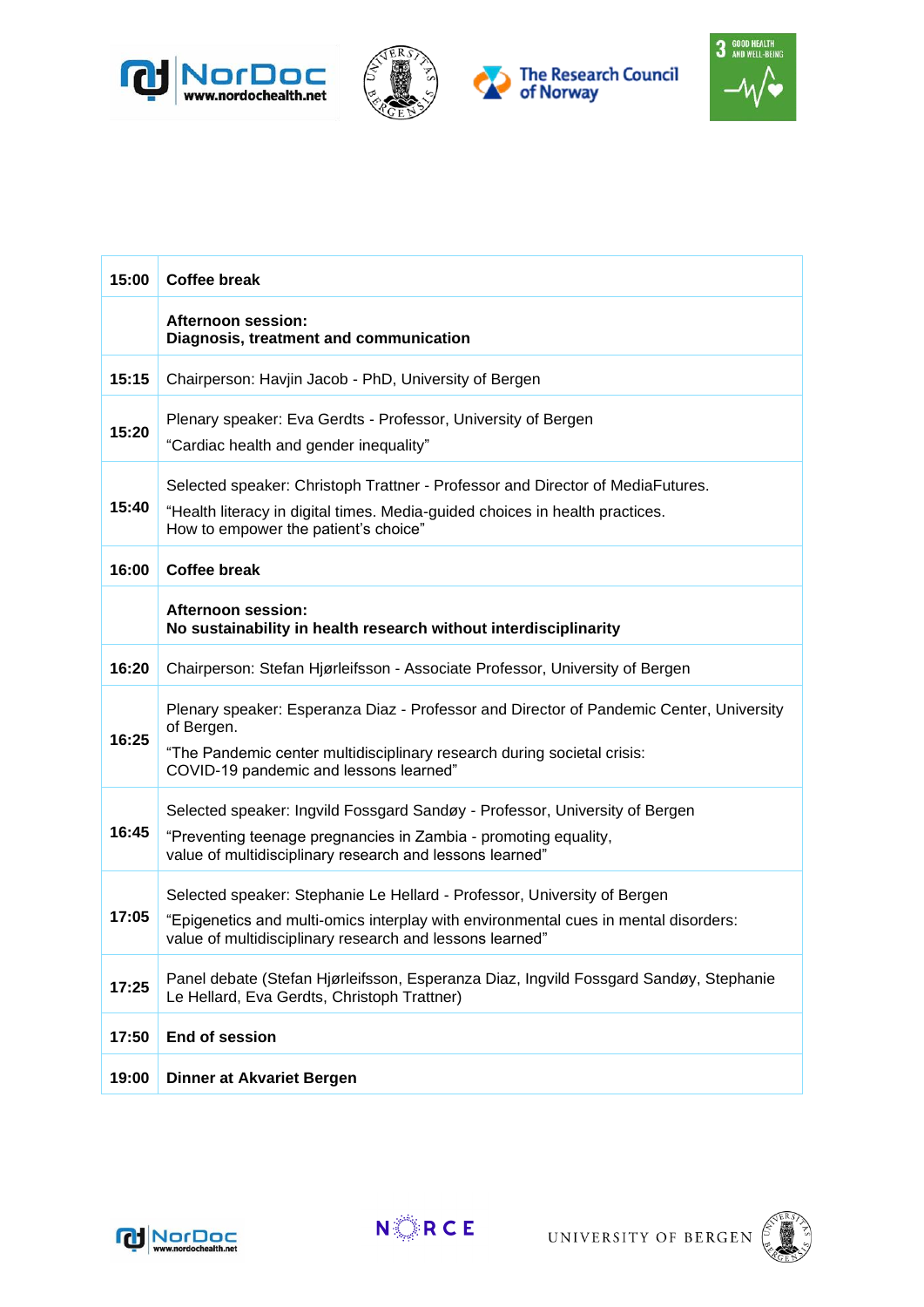







| <b>Saturday 18.06 2022</b> |                                                                                                                                                                                                                                        |                                                                                                                                                                                                                        |  |  |
|----------------------------|----------------------------------------------------------------------------------------------------------------------------------------------------------------------------------------------------------------------------------------|------------------------------------------------------------------------------------------------------------------------------------------------------------------------------------------------------------------------|--|--|
|                            | <b>Morning session:</b><br>Artificial intelligence and precision medicine: a friend or a foe?                                                                                                                                          |                                                                                                                                                                                                                        |  |  |
| 08:30                      | Chairperson: Harald Barsnes - Associate Professor, University of Bergen                                                                                                                                                                |                                                                                                                                                                                                                        |  |  |
| 08:35                      | Plenary speaker: Arvid Lundervold - Professor, University of Bergen<br>"Artificial intelligence and machine learning algorithms for brain cancer biomarker<br>analysis and prognostication promotes sustainability in medical science" |                                                                                                                                                                                                                        |  |  |
| 08:55                      | Selected speaker: Stian Knappskog - Professor, University of Bergen<br>"How big data genomics and precision medicine in breast cancer promotes<br>sustainability in medical science"                                                   |                                                                                                                                                                                                                        |  |  |
| 09:15                      | Selected speaker: Eirik Tranvåg - PhD, The Norwegian Biotechnology Advisory Board<br>"Precision medicine, uncertainty, and fair rationing"                                                                                             |                                                                                                                                                                                                                        |  |  |
| 09:35                      | Panel debate (Harald Barsnes, Arvid Lundervold, Stian Knappskog, Eirik Tranvåg,<br>Alexander Lundervold, PhD candidate Victoria Arnesen)                                                                                               |                                                                                                                                                                                                                        |  |  |
| 09:55                      | <b>Coffee break</b>                                                                                                                                                                                                                    |                                                                                                                                                                                                                        |  |  |
| 10:30                      | <b>Workshop sessions</b><br>Maryia Khomich - PhD, University of Bergen<br>Stefan Hjørleifsson - Associate Professor, University of Bergen                                                                                              |                                                                                                                                                                                                                        |  |  |
|                            | Deep learning for precision imaging<br>Alexander Lundervold - Associate<br>Professor, Western Norway University of<br><b>Applied Sciences</b>                                                                                          | Genomic medicine in future health care<br>"Sustainable prioritization when new<br>treatments are expensive, and the evidence<br>is unclear"<br>PhD Eirik Tranvåg, The Norwegian<br><b>Biotechnology Advisory Board</b> |  |  |
| 12:00                      | <b>Lunch &amp; Poster sessions</b>                                                                                                                                                                                                     |                                                                                                                                                                                                                        |  |  |